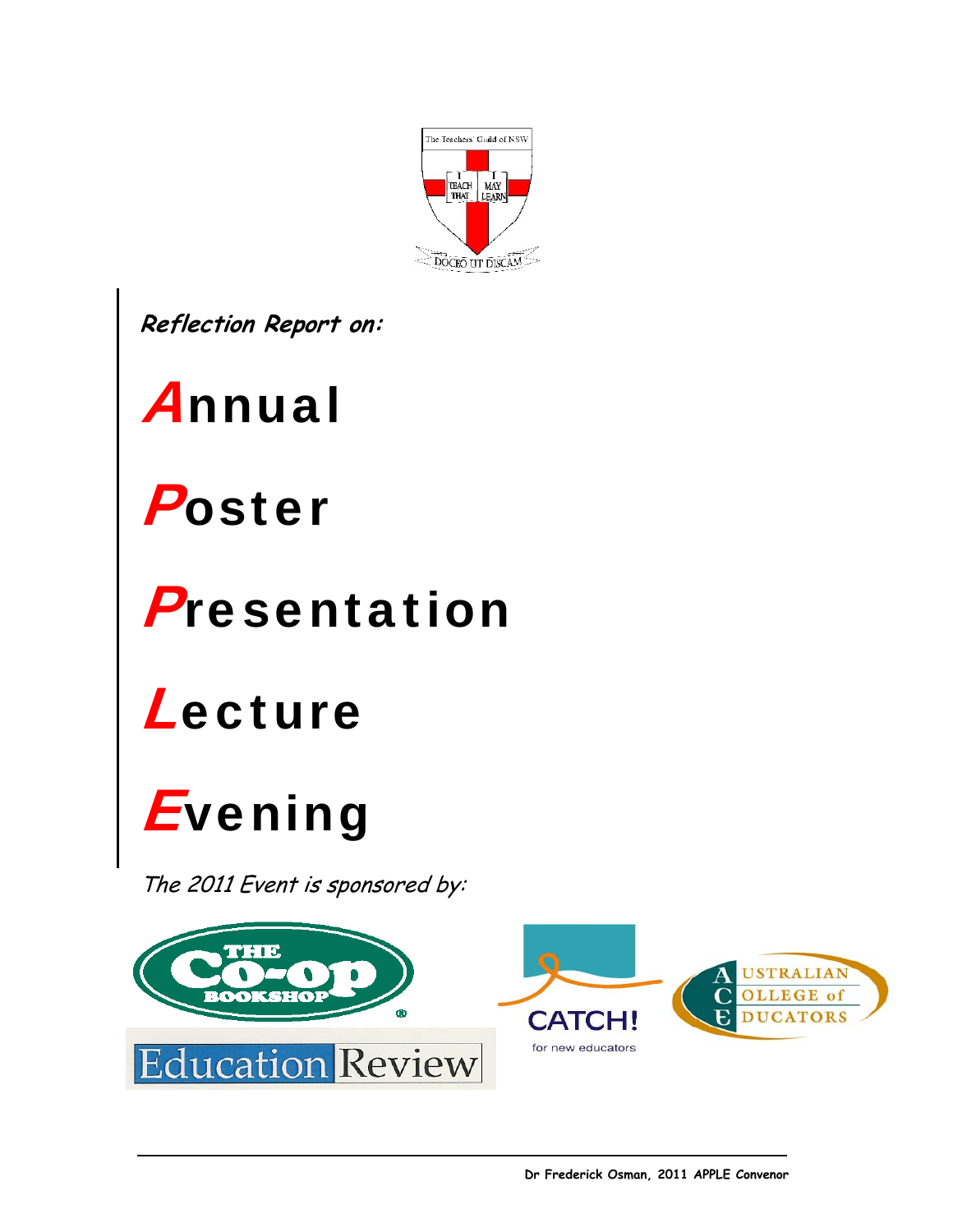

### **Annual Poster Lecture Evening (APPLE) Reflection Report**

#### **Dr Frederick Osman**

#### **2011 APPLE Convenor and Enterprise Education Director, Trinity Grammar School**

The Teachers' Guild of New South Wales held its second Annual Poster Presentation Lecture Evening on Monday 25 July 2011 at Trinity Grammar School, Dining Hall, 119 Prospect Road Summer Hill Campus from 6.00 to 9.00pm. The purpose of the Annual Poster Presentation Lecture Evening is to:

- o Give presenters a chance to present their research work to a learned audience in the friendly environment of a school setting.
- o Allow for reflection of the presenters' proposed research and progress achievements.
- o Recognises a research-based contribution to improve classroom practices.
- o Give the presenters the opportunity to liaise with other presenters, students, academics, staff, visitors and past students.

These awards were created to encourage excellence in research work, and all nominees that participted in these awards had an opportunity to compete for the \$1000 Guild Research Award Prize, \$500 COOP Bookshop prize and special certificate that recognises the nominee's high standing.

This new format and approach to presenting current research to peers in education, highlights the positive work being done to ensure education continues to move forward into the future. Each presenter had one poster board *(2.1 metres high by 1.2 metres wide)* to present their research work. The poster presentation session was designed to be a powerful alternative presentation using stimulating layout and interactive discussion. The presenters were given two minute introductions to "sell" their posters to the audience. The two minute introductions gave a much higher profile to the posters, which was intended to "break the ice" for further discussions during the poster sessions. I would like to thank our judging panel for their time and dedication in judging the posters:

- ⇒ Dr Anthony Loughland University of Sydney
- ⇒ Mr Stuart Braga
- ⇒ Mrs Meera Varadharajan University of Technology Sydney
- ⇒ Ms Michele Hanwell-Short (Chair of juding panel) Meriden School

The judges ranked the candidates according to: (1) content and scientific quality, (2) clarity and (3) presentation skills and determined the winners for the following categories:

- ⇒ Guild Research Award Winner: Erin Mackenzie from Meriden
- ⇒ Highly Commended Award: Lucy Macken from Kambala
- ⇒ Highly Commended Award: Christine Grima-Farrell from Australian Catholic University

It was wonderful to see so much diversity and such talented educators presenting at APPLE. The Guild would like to acknowledge the wonderful posters from the participants and wish them all the very best for the future. The poster summaries of all the presenters are included below.

I would like to thank our sponsors, COOP Bookshop, EDUCATION REVIEW and the Australian College of Educators which have contributed in various ways to this event. To Mr Milton Cujes, Headmaster of Trinity Grammar School we extend our thanks for his continued support of the Teachers' Guild and his readiness to allow the school to host our functions.



*From left to right: Frances Fleeton, Fred Osman, Alan Harper, Mark Connellan and Stuart Braga*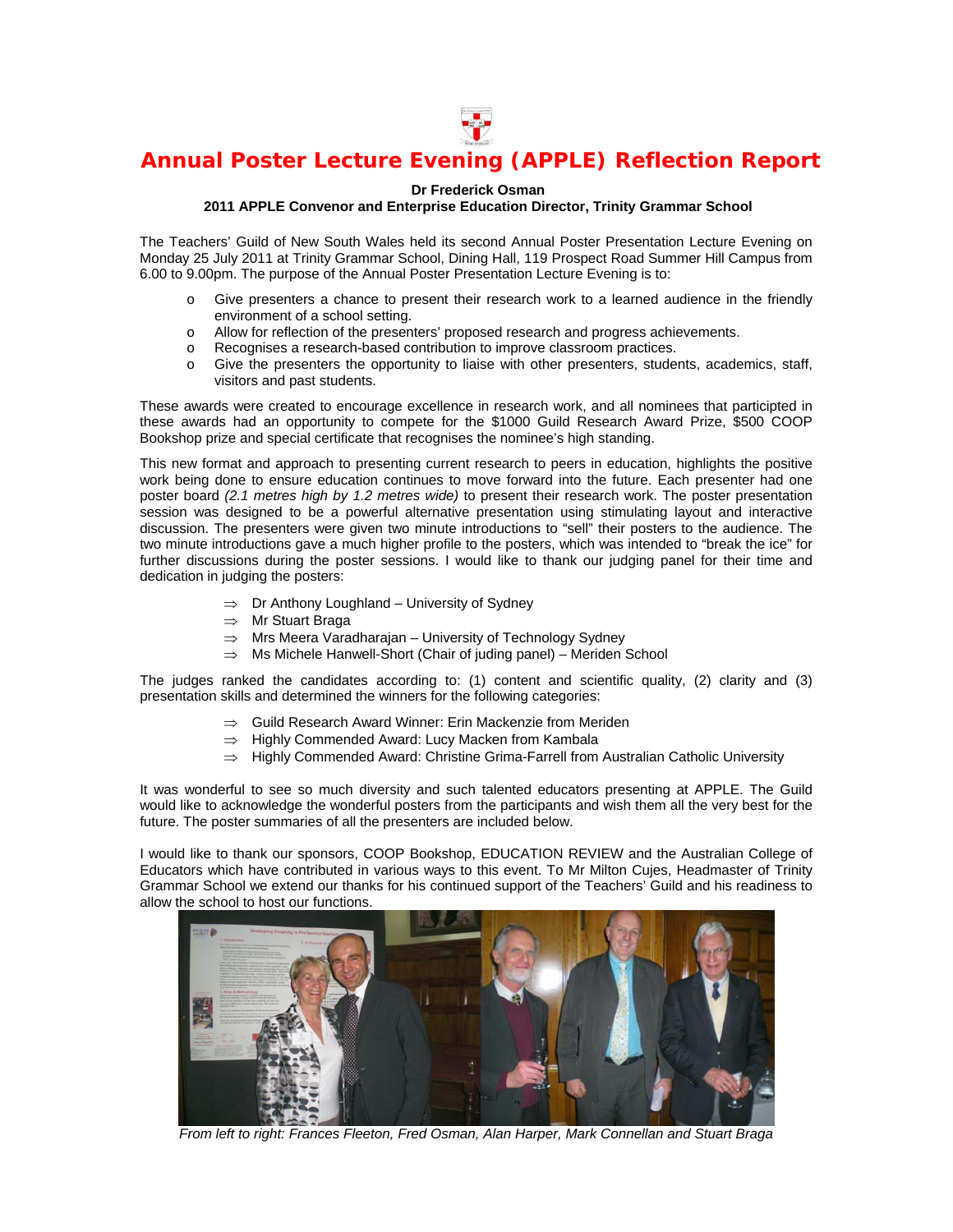**Poster 1: Perceptions of Primary to Secondary School Transitions: Challenge or Threat?** 



**Name: Erin Mackenzie Institution: Meriden School** 

The transition from primary to secondary has been identified as a significant issue for young adolescents. It is a period associated with a decline in average grades, a more negative attitude towards schooling and various mental health issues. However, for the majority of students, these apparently negative effects are relatively short term. While the transition period is a time of potential threat and challenge, it can also be an opportunity for personal growth and development, if the student is equipped to cope with the change. Recent research into primary to secondary school transition has explored the concept of individual differences in student concerns in terms of their perceptions of the transition. This body of research is founded in the theoretical framework of Lazarus' cognitive-transactional stress theory which describes the individual's appraisal of a stressful situation as being the main factor in the actual stress associated with the event. Transition from primary to secondary school has been shown to be a stressful event in the lives of all adolescents. If a student were to perceive transition as a challenge, or an opportunity to master the situation, then emotions such as eagerness, happiness and excitement would follow. Conversely, those students who feel anxious or fearful of the transition would appraise it as an anticipated harm or loss. If the transition has the potential to be stressful, then it would be advantageous to explore the nature of that stress for a particular group of students. This study will explore the perceptions of the transition experiences of a group of female students. The cognitive-transactional stress theory will underpin the research instruments, and offer a framework for measuring their experiences. The context of the present study is an Independent Girls' School in Sydney, NSW (Meriden School). The school currently has a transition program in place, and it would be advantageous to gather information about student perceptions prior to the transition to secondary school. This would allow the transition program to address issues that are specific to the students who are to be supported by it.

The study will attempt to address the following research questions:

- (i) What perceptions do Year 6 students at an Independent Girls' School have of their transition to secondary school?
- (ii) What perceptions do Year 7 and 8 students at an Independent Girls' School have of their transition to secondary school?

It is intended that the study will be undertaken during semester 2, 2011, and forms part of a Postgraduate Certificate in Research Methods (Macquarie University).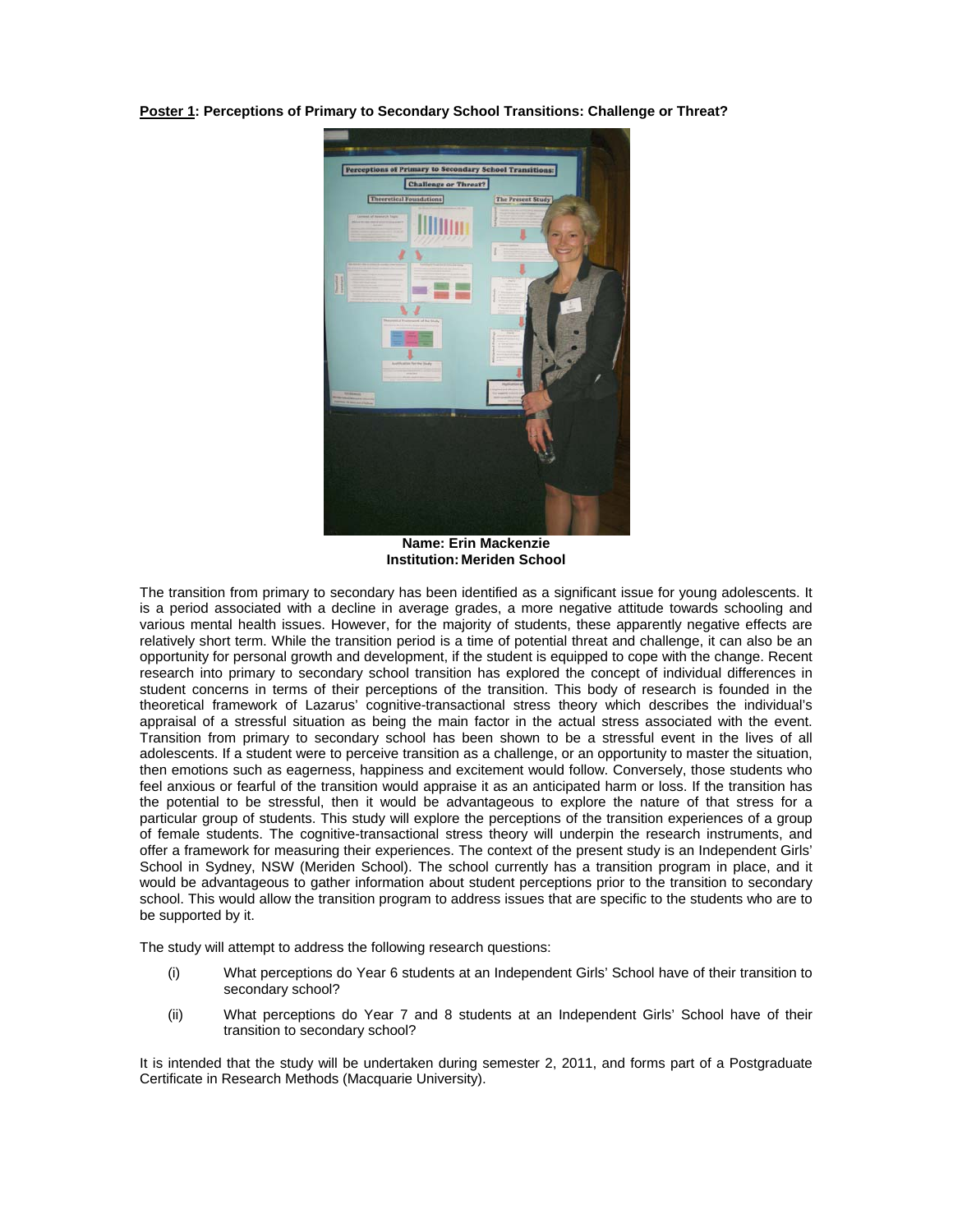**Poster 2: Recognising the neomillennial learner. Can a 'blended learning' approach, with an IB inquiry based learning programme, motivate students and extend learning beyond the classroom?** 



**Name: Jonathan Butcher Institution: Trinity Grammar School** 

Vygotsky explored the child's desire and motivation to learn, considering the role of structured play. He believed social interaction led to the development of cognition; "learning awakens a variety of internal developmental process that are able to operate only when the child is interacting with people in his environment and in cooperation with his peers" (1978, p.90). It is Vygotsky's reference to 'his environment' that is of significant interest. The learners' environment changed significantly in the 1980s – 'A New World Dawns" (Time Magazine Jan. 03, 1983). The 'neomillennial' learner is born.

This ethnographic study attempts to explore the learner's environment in all its total complexity. Schenck (undated) provides an insightful neuroeducational account of the accommodation of new information. He explains patterns are processed through a structure called amygdale (an 'emotional filter'), where the information is examined for personal significance. This personal significance is called salience. The term 'blended learning' has gained interest in recent years, suggesting educators combine the various pedagogical approached with neomillennial learning, in authentic settings. The author explores Siemens' (2004) learning theory of connectivism within the IB PYP conceptual framework, to facilitating authentic experiences within the learners' progressive digital environment, creating a high salient experience to motivate the neomillennial learner.

The work of the Hungarian psychologist Mihalyi Csikszentmihalyi helps understand the intrinsic motivation condition of 'flow' when one experiences the feeling of being 'in the zone'. Data will be collected through participant observation, semi-structured interviews and questionnaires, providing an insightful understanding of the students' motivation and learning experience. This research presents the possibility of exploiting new e-Learning technology to facilitate novel play, preparing students for a modern world, rather than one of the past.

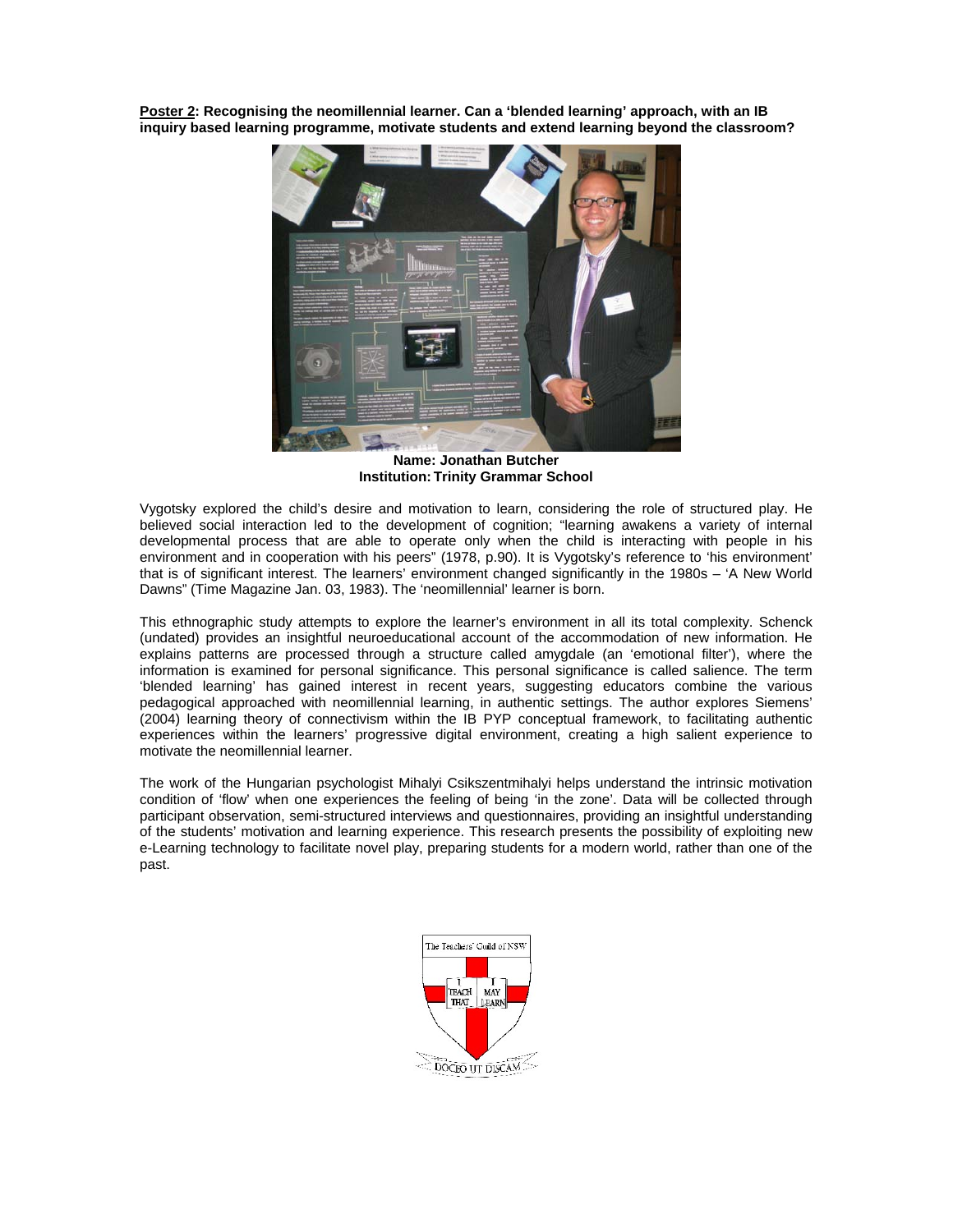**Poster 3: Curriculum framework for International Primary Education using an inquiry methodology** 



**Name: Nadia McCallum, Carolyn Rhodes and Sue Floro Institution: Trinity Grammar School** 

Trinity Grammar School is an independent boys' school in Sydney's inner western suburbs. The clientele is comprised of predominantly well educated professional parents who value education and have high expectations of both their sons and the school. In addition to this we are an IB World School, offering the Primary Years Programme, a curriculum framework for international primary education using an inquiry methodology.

Standardised and teacher developed assessment as well as classroom observations suggest that the cohort is significantly above average in ability and performance, particularly in numeracy. This raises the question as to whether the content we deliver and our assessment practices specifically meet the needs of our students or demonstrate the extent of their knowledge and understanding as effectively as they should.

The transdisciplinary nature and inquiry based pedagogy required of a PYP school, also means that we need to re-evaluate the way Mathematics is delivered in our context. This will also involve changing the mental models staff bring to the planning and facilitation of mathematical learning.

We propose to use an Action Research model to determine the effectiveness of our current practices and shape a plan for the future. This particular research approach is reflective of inquiry and facilitates the analysis of qualitative and quantitative data. It will also allow for reflective practice to shape the direction of the research.

The aims of the research are to: deliver a rigorous Mathematics curriculum that meets the needs of all students, develop assessment tools that provide measures of learning gain for each student, authentically integrate mathematics into a transdisciplinary based curriculum and identify areas of need regarding the resourcing for Mathematics in the school.

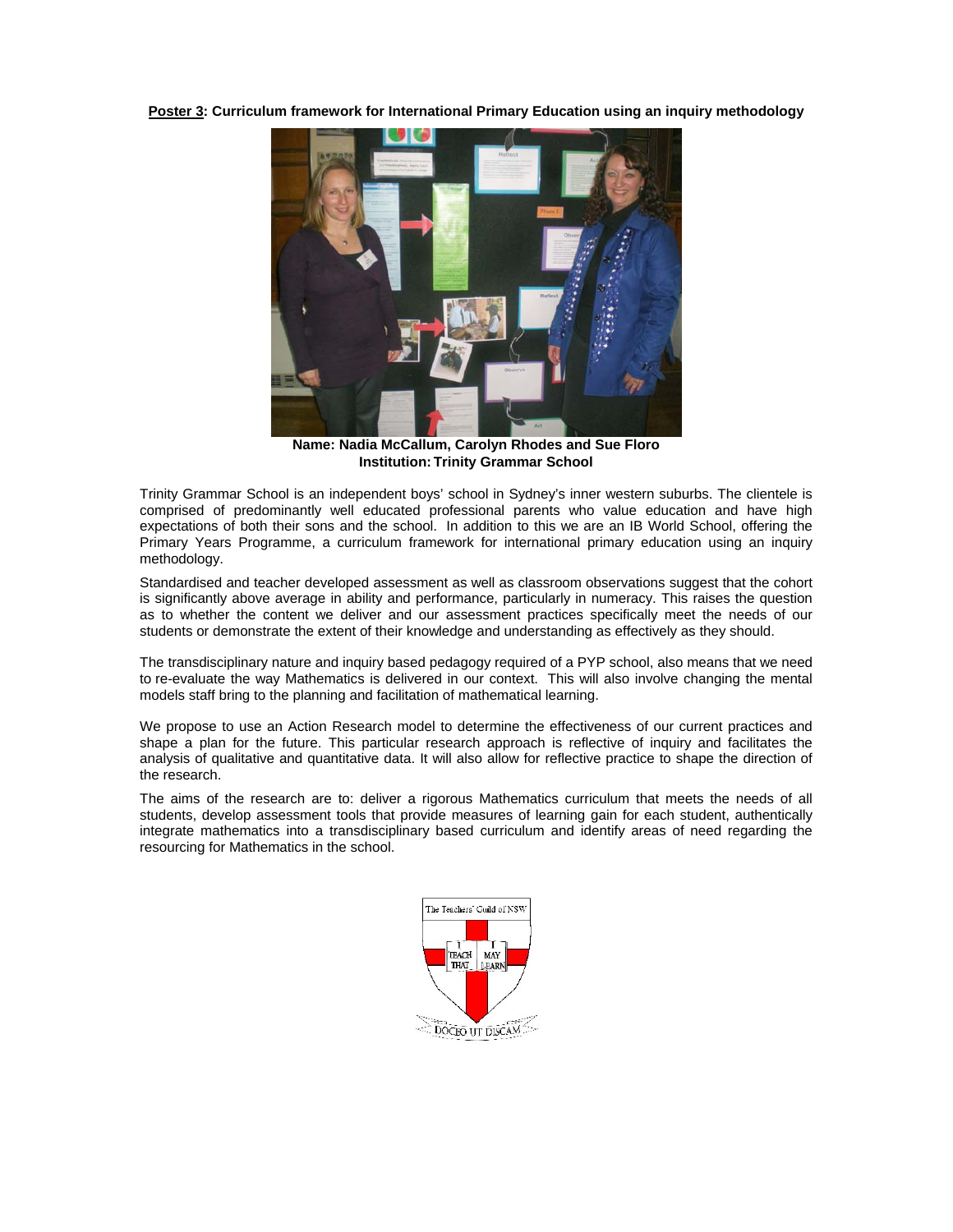#### **Poster 4: Lending Learning a Helping Hand**



**Name: Lucy Macken Institution: Kambala** 

There is a growing body of research to suggest that we can use our hands to help us learn. This study investigates whether the instruction to gesture enhances learning through its cognitive effects, by drawing on the evidence-base of Cognitive Load Theory. Currently, Cognitive Load Theory does not incorporate the potential role haptic (kinaesthetic, tactile or proprioceptive) perception in cognitive processing; this study proposes an expansion of the theory to include considerations of embodied cognition, specifically, the instruction to gesture. Forty-two university-educated adults were either instructed to gesture, or not gesture, as they learnt novel, paper-based materials about the structure and function of the human heart. Subjective ratings were used to measure levels of intrinsic, extraneous and germane cognitive load, respectively. Participants who were instructed to gesture performed better on knowledge tests of terminology and comprehension, however the instruction to gesture had no effect on subjective ratings of cognitive load. Participants reactions to using, or not using their hands while learning were collected and analysed thematically in order to provide a source of qualitative information regarding the impact of gesture on learning. This study contributes to the research base supporting the development of meaningful ways the instruction to gesture may be included in the educational setting to enhance student learning.



#### **Poster 5: Identifying factors that bridge the research to practice gap in inclusive education: An analysis of six research to practice case studies**

**Name: Christine Grima-Farrell Institution: Australian Catholic University** 

Advances in research on evidence-based practices for educating students with disabilities have generated a strong knowledge base that can underpin efforts to make classrooms more inclusive. Despite these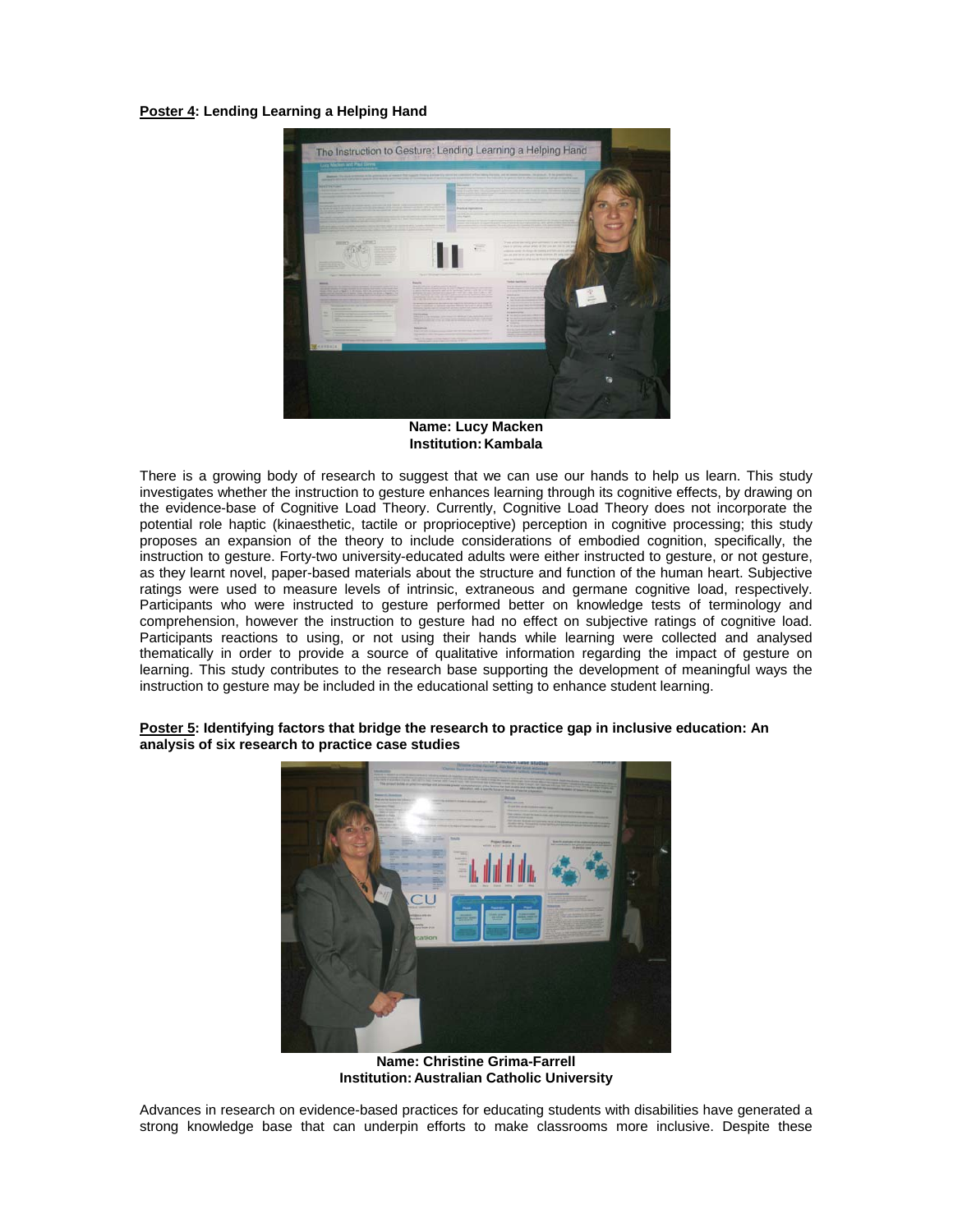advances, there remains a significant gap between our accumulated knowledge about effective educational practices and the extent to which they are utilized. This inability to bridge the research to practice gap, has an adverse effect on the progress of inclusion in schools and the ability of individual teachers to respond to the needs of all students. This project aims to build on prior knowledge and promote greater comprehension of the factors that both enable and interfere with the successful translation of research to practice (RTP) in inclusive education. The investigation examines six case studies of the application of various research based practices in diverse educational settings. It employs an ex post facto analysis of the experience of six graduate educators who developed and implemented an applied intervention in an inclusive education setting. The experience involved identifying and implementing an approach that had the potential to directly address student and teacher needs. The cases provide accounts of a range of trajectories in terms of the sustainability and scalability of research-based practice in classroom environments. The implications of this study are three fold. It firstly explores and applies the existing literature on RTP as a framework to investigate the diverse cases. Secondly it identifies and explains factors that contribute to the status of research based projects in practical applications. This includes the explanation of factors that contribute to both the success and difficulty in sustaining and scaling research-based innovation. Thirdly this research expands upon RTP knowledge through validating and building upon these assertions to enhance the use of effective educational practices that address the diverse needs of our students.

**Poster 6: Applying Slowness to ICT integrated learning: A vision for the 'long now'** 



**Name: Miriam Tanti Institution: Australian Catholic University** 

This research study developed from the technologically saturated environment in which we all live, which has resulted in ICT rich education being placed high on the political and educational agendas. This in turn resulted in almost instantaneous increase in access to ICT for many schools and classrooms. However, the rationale behind such access appears to be driven by a growing desire to maintain high levels of economic growth and ensure we produce a population who can continue to contribute to this growth. As a result, the Digital Education Revolution neglected time spent on small scale experimentation, so that people could observe what happens and reflect on how the bigger picture is changing and will continue to change for the longer term. Therefore, it appears that the rapid technological change appears to be driving the cult of speed and breeding a culture of fast knowledge. The aim of this research proposal involves developing an understanding of the following:

> (i) Since there appears to be a strong association between ICT and fast knowledge, a review of the technological practices in education and document/policy analysis, will be conducted to examine the nature and extent of this association. In particular: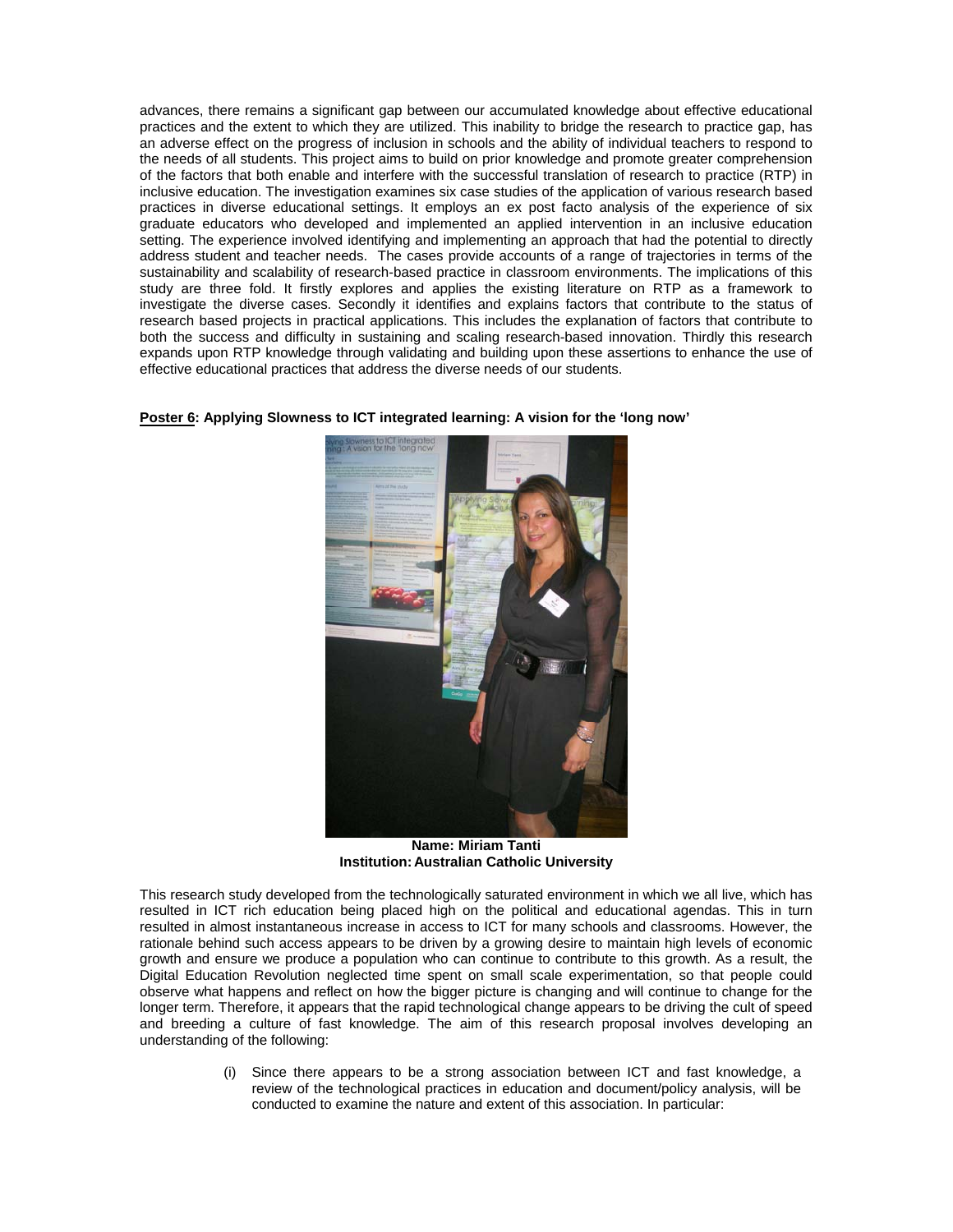- (a) What is the connection between ICT and fast knowledge and why does such a relationship exist?
- (b) What valuable things, if any, are we losing because of this association with speed and consequently the loss of slow?
- (ii) What are the implications of applying a slow pedagogy to inform ICT rich educative practice?

It is hypothesized that if we could shift the focus of the existing educational paradigm that centres technology, the economy and politics to a slower educational paradigm - one that values people, culture, philosophy and time, education could provide an environment "where students have time to discuss, argue, reflect upon knowledge and ideas, and so come to understand themselves and the culture they will inherit" (Holt, 2004, p. 1). This research project will explore the intertwined connections between technology and accelerated cycles of change and how the concept of slow could alter such cycles.

**Poster 7: L2 Native Speaker Teachers' Perspectives** 



**Name: Ingrid Weiss Institution: University of Technology** 

Australia is a multicultural nation which is awakening to the phenomenon of the 'global village.' Linguists and economists have suggested that the monolingual English speaker in future generations will be at a competitive disadvantage compared to those who speak a second or third language. Australia is currently aiming to adopt language teaching models from overseas which introduce second and third languages in the primary grades via the use of foreign native speakers. In 2009 only one government elementary school in NSW featured a bilingual / immersion language program staffed with L2 native speakers who taught in classrooms 50% of each day across all curriculum areas. However, by mid-2009 the government had sought expressions of interest for other schools to develop similar bilingual programs and made a four year funding commitment to sponsor four schools willing to undertake bilingual education. Additionally, many schools in Sydney's metropolitan area are adopting the use of L2 Native speakers in the primary school classrooms. This research aims to investigate the L2 native speakers' experiences working collegially within Australian primary schools with monolingual Australian teachers. In seeking to capture the variations between the L2 native-speaking teachers' experiences from different cultures as they adjust/adapt in their roles in an unfamiliar education system, a positive outcome would be to provide a more detailed picture of learning to be an L2 teacher/teacher assistant in an Australian Context, developing cross-cultural pedagogical understanding, and influencing Australian school staffing allocation. A phenomenographical approach will be used in the data-generation process to determine the variations of L2 experience according to personal, cultural, school, social and environmental factors. Narrative Inquiry will be used to explicate the school setting and individual teacher background.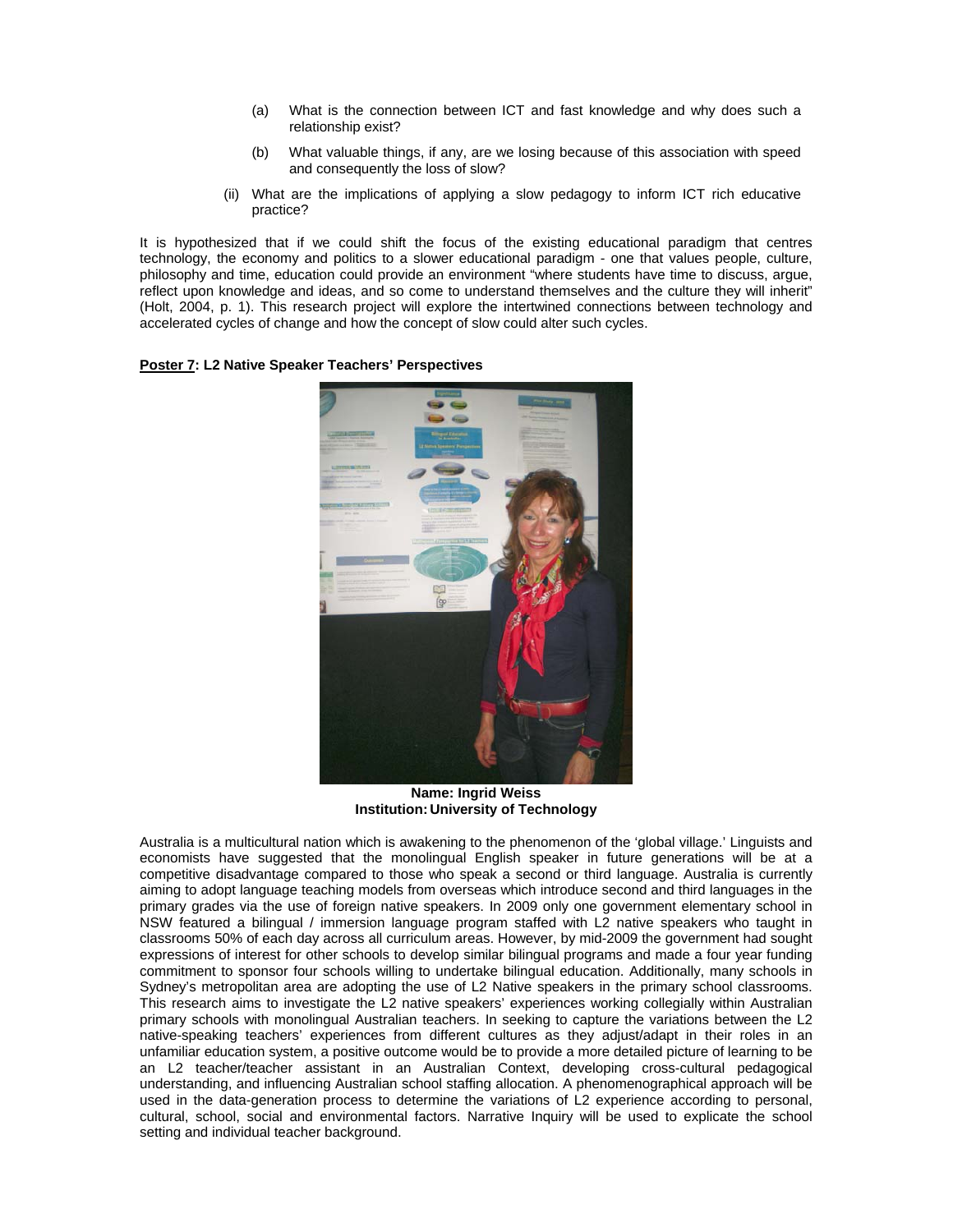**Poster 8: Fostering 'Creativity' in Preservice Primary Art Teachers** 



**Name: Bronwen Wade-Leeuwen Institution: Macquarie University** 

The Australian National Professional Standards for Teachers (2010) expects graduates to:

*Develop critical and creative thinking and resources to engage students and draw on local, national and global content through virtual and/or real environments for their programs (2010, Item 3.4, p14).* 

This research on 'Creativity' investigates the perspectives of final year preservice primary art teachers who are participating in a Sydney university arts-based program. It joins a growing body of participatory action research inquiry in the wider field of educational practice and adopts several contemporary theoretical frameworks that challenge traditional art-based programs. This poster illustrates how 'Creativity' can be fostered using cross-cultural material practices. This study draws upon the theories of Torrance, (1974) 'Creativity' tendencies; Eisner's 'Typology of Creativity' (1972); aspects from the Reggio Emilia Philosophy (Edwards et al. 1993); Brook's (2002) Vygotskian social constructionist perspective and Moku ink-splash (2005) drawing methods. The example in this poster highlights Shanghai's contemporary artist, Professor Wang Tainde who uses his native language to discuss how he develops 'Creativity' in his artwork "Gushan".

This 3-D artwork then became the stimulus for engaging participant's imagination while generating in them a sense of freedom to venture beyond the known (Edwards, 1998, p.71). This was done by engaging the participant's sensory exploration, action and play. In conclusion, this research demonstrates how preservice primary art teachers can foster their own 'Creativity' through more time and focus on "hands-on" approaches to material art practice. The implication for future cross-cultural studies into 'Creativity' in arts-based programs requires open minds and a risk-taking attitudes nevertheless have the potential to open new creative spaces.



*From left to right: Boris Jovanovic, Paul Stenhouse,Bill Kneprath, Colin May and Fred Osman*